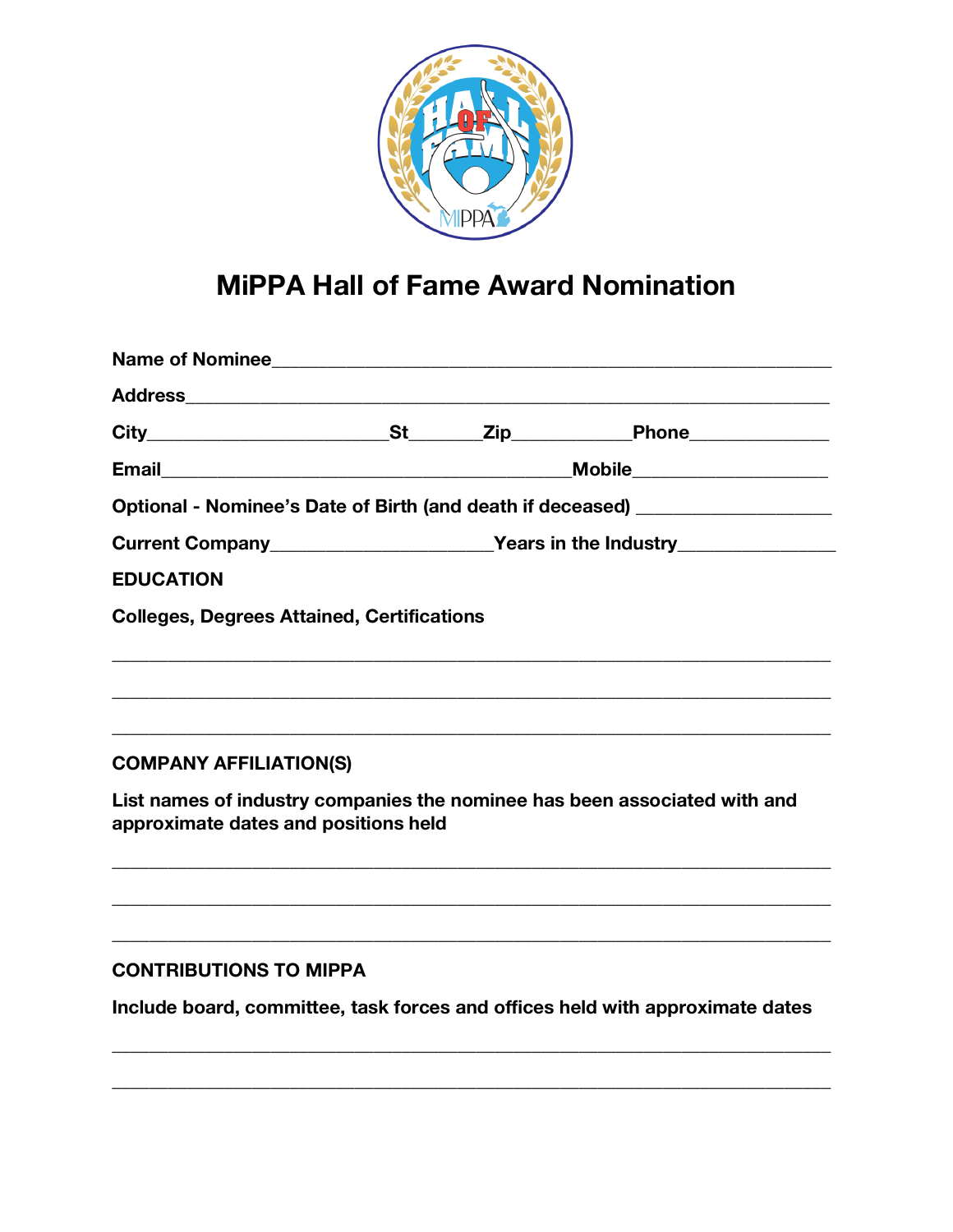|--|

**Also include articles published, presentations given, certifications and other notable contributions.**

**CONTRIBUTIONS TO PPAI OR OTHER REGIONAL ASSOCIATIONS Include board, committee, advisory boards, task forces, articles, speeches or other notable contributions to the industry at large.**

**\_\_\_\_\_\_\_\_\_\_\_\_\_\_\_\_\_\_\_\_\_\_\_\_\_\_\_\_\_\_\_\_\_\_\_\_\_\_\_\_\_\_\_\_\_\_\_\_\_\_\_\_\_\_\_\_\_\_\_\_\_\_\_\_\_\_\_\_\_\_\_\_\_\_\_\_\_**

**\_\_\_\_\_\_\_\_\_\_\_\_\_\_\_\_\_\_\_\_\_\_\_\_\_\_\_\_\_\_\_\_\_\_\_\_\_\_\_\_\_\_\_\_\_\_\_\_\_\_\_\_\_\_\_\_\_\_\_\_\_\_\_\_\_\_\_\_\_\_\_\_\_\_\_\_\_**

**\_\_\_\_\_\_\_\_\_\_\_\_\_\_\_\_\_\_\_\_\_\_\_\_\_\_\_\_\_\_\_\_\_\_\_\_\_\_\_\_\_\_\_\_\_\_\_\_\_\_\_\_\_\_\_\_\_\_\_\_\_\_\_\_\_\_\_\_\_\_\_\_\_\_\_\_\_**

**\_\_\_\_\_\_\_\_\_\_\_\_\_\_\_\_\_\_\_\_\_\_\_\_\_\_\_\_\_\_\_\_\_\_\_\_\_\_\_\_\_\_\_\_\_\_\_\_\_\_\_\_\_\_\_\_\_\_\_\_\_\_\_\_\_\_\_\_\_\_\_\_\_\_\_\_\_**

**\_\_\_\_\_\_\_\_\_\_\_\_\_\_\_\_\_\_\_\_\_\_\_\_\_\_\_\_\_\_\_\_\_\_\_\_\_\_\_\_\_\_\_\_\_\_\_\_\_\_\_\_\_\_\_\_\_\_\_\_\_\_\_\_\_\_\_\_\_\_\_\_\_\_\_\_\_**

## **CONTRIBUTIONS TO THE COMMUNITY**

**Include participation and leadership in fraternal, civic and religious organizations, military service, professional and business groups, affiliations, public offices held and any special recognitions or achievements from these groups.**

**\_\_\_\_\_\_\_\_\_\_\_\_\_\_\_\_\_\_\_\_\_\_\_\_\_\_\_\_\_\_\_\_\_\_\_\_\_\_\_\_\_\_\_\_\_\_\_\_\_\_\_\_\_\_\_\_\_\_\_\_\_\_\_\_\_\_\_\_\_\_\_\_\_\_\_\_\_**

**\_\_\_\_\_\_\_\_\_\_\_\_\_\_\_\_\_\_\_\_\_\_\_\_\_\_\_\_\_\_\_\_\_\_\_\_\_\_\_\_\_\_\_\_\_\_\_\_\_\_\_\_\_\_\_\_\_\_\_\_\_\_\_\_\_\_\_\_\_\_\_\_\_\_\_\_\_**

**\_\_\_\_\_\_\_\_\_\_\_\_\_\_\_\_\_\_\_\_\_\_\_\_\_\_\_\_\_\_\_\_\_\_\_\_\_\_\_\_\_\_\_\_\_\_\_\_\_\_\_\_\_\_\_\_\_\_\_\_\_\_\_\_\_\_\_\_\_\_\_\_\_\_\_\_\_**

**\_\_\_\_\_\_\_\_\_\_\_\_\_\_\_\_\_\_\_\_\_\_\_\_\_\_\_\_\_\_\_\_\_\_\_\_\_\_\_\_\_\_\_\_\_\_\_\_\_\_\_\_\_\_\_\_\_\_\_\_\_\_\_\_\_\_\_\_\_\_\_\_\_\_\_\_\_**

**\_\_\_\_\_\_\_\_\_\_\_\_\_\_\_\_\_\_\_\_\_\_\_\_\_\_\_\_\_\_\_\_\_\_\_\_\_\_\_\_\_\_\_\_\_\_\_\_\_\_\_\_\_\_\_\_\_\_\_\_\_\_\_\_\_\_\_\_\_\_\_\_\_\_\_\_\_**

**Please provide a synopsis of why you believe the nominee should be inducted into the MiPPA Hall of fame on a separate sheet.**

| <b>Nominator's Name</b> |              |
|-------------------------|--------------|
| <b>Company Name</b>     | <b>Email</b> |
| Signature:              |              |